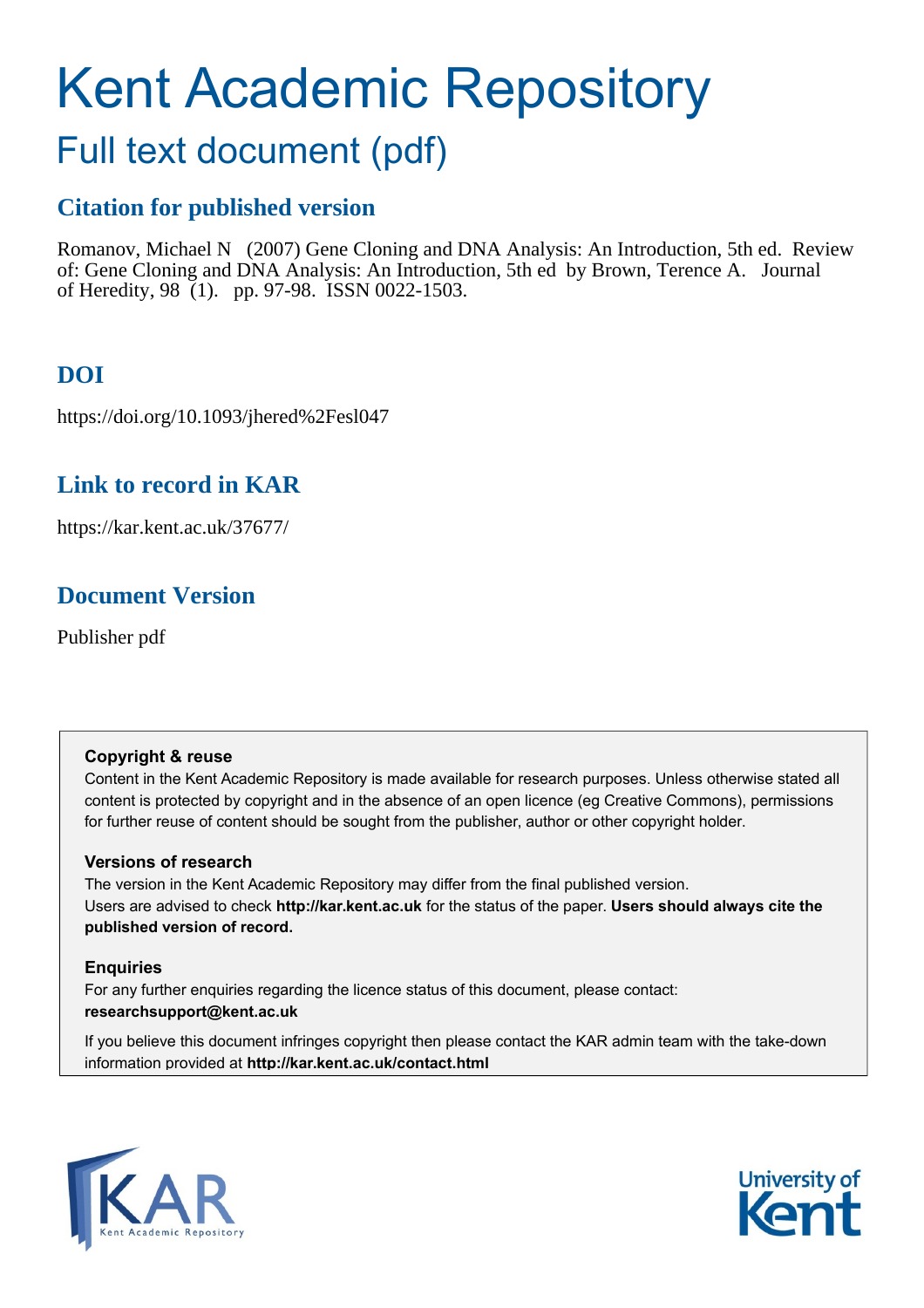# Book Review

#### Gene Cloning and DNA Analysis: An Introduction, 5th ed.

Terence A. Brown.

Blackwell Publishing, Oxford. 2006. 386 pp. \$69.95.

The textbook that became almost a classic in the field of molecular genetics and gene cloning deserved to be revised and published in this fifth edition. It is always curious to understand how such a book can survive in the ocean of special literature that has flooded the shelves of bookstores and libraries over the last 2 decades and, of course, observe which ones are written by the successful authors. The book's first edition emerged as an introductory text in 1986—at the time when recombinant DNA technology had matured and dominated, whereas new breakthrough techniques, like PCR and large-scale programs like the Human Genome Project were only at a conceptual stage. And only 5 years passed since Terry Brown had joined the University of Manchester Institute of Science and Technology as a postdoctoral researcher. As stated at The University of Manchester Web site, he has remained in Manchester ever since, becoming the UK's first Professor of Biomolecular Archaeology in 2000 and one of the group leaders at Faculty of Life Sciences and Manchester Interdisciplinary Biocentre. At present, Terry Brown is the author of a number of papers and books (including also Genomes and Essential Molecular Biology: A Practical Approach) and a prominent figure in archaeogenetics.

Twenty years separating the first and fifth editions—that is a tremendous leap in molecular biology and DNA technology. The stunning developments of this period include but are not limited to PCR, rapid increase of the sequence data in protein and nucleotide depositories freely accessible via Internet, bacterial artificial chromosome (BAC) library construction and BAC-contig physical maps, completion of the Human Genome Project and whole or in-progress genome sequences available for  $200+$  eukaryotic and  $900+$ prokaryotic organisms. Only one generation of DNA scientists have been eyewitnesses to these unbelievable advances. Being one of them, Terry Brown reflects in his book all these milestone changes in 20 years and focuses on major technologies that revolutionized molecular biology in the last quarter of the 20th century.

The book is logically divided into 3 sections describing theory and basic principles of gene cloning and DNA analysis (Part I), and their applications in research (Part II) and biotechnology (Part III). In a laconic fashion and just on one page of Chapter 1, Why gene Cloning and DNA Analysis are Important, the author reviewed the first century in the history of genetics, from 1865 (Gregor Mendel) to 1966 (early molecular biology advances). One more page is devoted to "a revolution in experimental biology" in 1971–1973 and follow-up developments that established recombinant DNA technology (or genetic engineering), gene cloning, DNA sequencing, and PCR. In the next 8 chapters, the author provides basic principles and specific details on plasmids and bacteriophages as vectors for gene cloning, DNA purification techniques, enzymatic manipulation of purified DNA, its introduction into living cells, cloning vectors for Escherichia coli and eukaryotes, analysis of gene clones, and, finally, PCR. However, I did not find in Chapter 8, How to Obtain a Clone of a Specific Gene, all the methods that are currently available for positive clone identification including overgo probing of genomic libraries, PCR screening of clone pools, and PCR testing of individual clones.

Part II contains descriptions of experimental techniques for studying gene location, structure, expression, and function, focusing on Southern transfer, in situ hybridization, DNA sequencing, Northern hybridization, RT-PCR, RACE, RNA sequencing, analysis of proteins and their interactions, etc. The most exciting achievements of modern biology are reviewed here, including genome mapping and whole genome sequencing, postgenomics, and studies of the transcriptome and proteome. On the other hand, the author elaborates on 2 DNA sequencing methods only, by Sanger-Coulson and Maxam-Gilbert, but does not mention pyrosequencing, now developed into a commercially available 454 technology, and some other new approaches leading to so-called \$1000 sequencing.

In Part III, main applications of gene cloning and DNA analysis in biotechnology, medicine, agriculture, forensic science, and archeology are given. In this new edition, Terry Brown ''tried to present an unbiased description of the public concerns'' related to 3 new hot areas—pharming, gene therapy, and genetically modified crops. Bearing accidentally the surname of the Russian Royal family, I pricked my ears and paid special attention to the pages (Chapter 16, p. 350–353) devoted to the kinship studies by DNA profiling of the Romanovs' remains—the problem that is still debated in the circles of historians, forensic scientists, geneticists, and broader public. In the list of papers for further reading after this chapter, there is a paper by Gill et al. (1994), on which a synopsis of this story is based. Although this synopsis is quite interesting, the author erroneously mentioned 1917 (instead of 1918) as a date of the horrific regicide and murder of ''various servants'' (actually, only 3 servants were also shot), while leaving out some other known facts, new evidences including molecular ones, and questions raised by the opponents in Russia, United States of America and Japan regarding authenticity of the recovered bones (e.g., Zhivotovsky 1999; Nagai et al. 2001; Knight, Zhivotovsky, Kass, Litwin, Green, White 2004; Knight, Zhivotovsky, Kass, Litwin, Green, White, Mountain 2004; Stone 2004). Terry Brown also hurriedly assumed that the recently found remains of a boy and "girl"

www.jhered.oxfordjournals.org